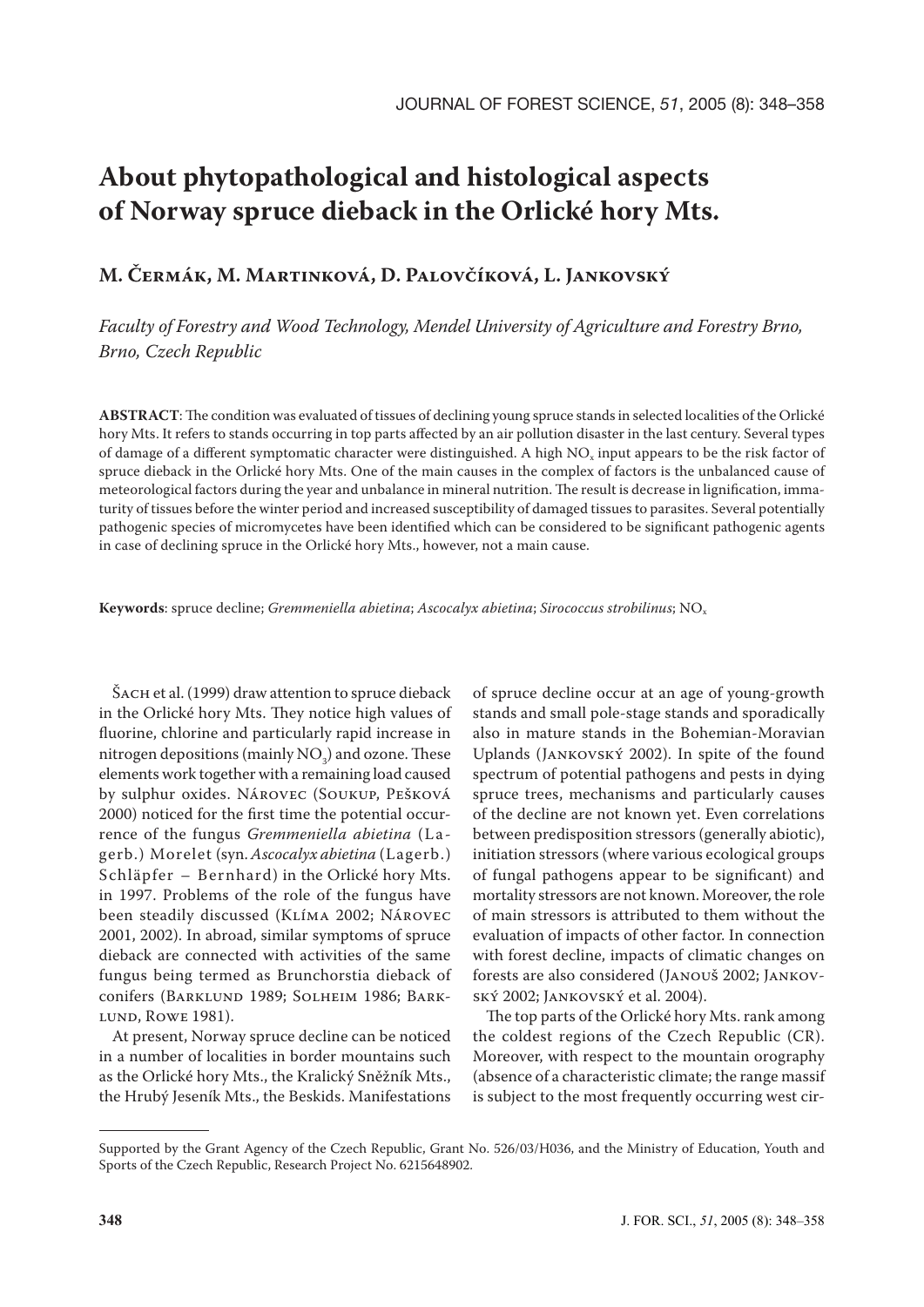culation nearly at right angle bearing air pollutants through a long-distance transport) they are primarily extreme sites. This unfavourable condition is intensified on semi-disaster clearings not protected by a full-grown forest stand where intoxication of the environment continues even after subsiding the air-pollution ecological disaster being accompanied by changes in geobiocoenoses.

Probably since 1995, such an interaction of negative events occurs that forest stands, predominantly spruce stands decline or even die. ŠACH (1994) as the first mentions problems concerning shoot maturation in spruce young plantations near Pěticestí (1,004 m altitude) in 1994. In addition to damage to apical shoots by physiological drought, the author describes numerous mechanical disturbances of shoots "in consequence of an extremely high and thus also heavy snow pack".

The aim of the study is to evaluate the condition of tissues of declining young spruce stands in selected localities of the Orlické hory Mts. based on external symptoms, histological analyses of tissues, analyses of the tissue mycoflora etc.

#### **MATERIAL AND METHODS**

## **Assessing the health condition, symptom characteristics**

The health condition of spruce young plantations was assessed on the basis of field observations in June to October 2002 and in February 2003 using results from 2000. The study was carried out in top and subtop parts of the Orlické hory Mts. from 800 to 1,100 m altitude. Samples were taken in selected localities of LS (Forest District) Rychnov nad Kněžnou and LS Lanškroun (Table 1).

#### **Histological analysis of tissues**

Samples were taken of needles, shoots, macroblasts and branches of various age. The sampled material was documented under fresh conditions and after vital dyeing in the laboratory. Selected samples were preserved in FAA (solution of ethanol and acetic acid with addition of formaldehyde) and manual cuts were made. One part was dyed with phloroglucinol under acid environment  $(H_2SO_4)$  for the presence of lignin, the second part of cuts was tested for the presence of starch using a reaction with Lugol solution. The third part was microscoped under native conditions. In needles, attention was paid to the condition of cuticle and stomata, leaf mesophyll, endodermis and central cylinder. In stems, the condition was studied of pith, tracheids of early wood and late wood, width and area of annual rings, the condition of ducts and cambial zone. Special attention was paid to phloem. Selected preparations were evaluated using computer image analysis.

#### **Microbiological analysis of tissues**

The presence of a pathogen was identified on the basis of fruit bodies *in situ*. In the laboratory, sampled branches were surface-cleaned and cultivated in moisture chambers. Identification was carried out

| Plot<br>No.         | Forest range           | Stand                      | <b>HS</b> | <b>SLT</b>      | Altitude<br>(m) | Age<br>(years) | Species composition by FMP (%)                                                 |  |
|---------------------|------------------------|----------------------------|-----------|-----------------|-----------------|----------------|--------------------------------------------------------------------------------|--|
|                     | LS Rychnov nad Kněžnou |                            |           |                 |                 |                |                                                                                |  |
| $\mathbf{1}$        | Říčky                  | 332 A, non-<br>stocked 101 |           |                 | ca 800          |                |                                                                                |  |
| 2                   | Říčky                  | 332 A 2a                   | 57(1)     | 6P1             | ca 800          | 12             | spruce 100                                                                     |  |
| 3                   | Orlické Záhoří         | 425 D 1                    | 73(1)     | 7K3             | ca 950-980      | 9              | spruce 84, blue spruce 10, rowan 3,<br>birch 2, dwarf pine 1                   |  |
| 4                   | Orlické Záhoří         | 425 D 2                    | 73(1)     | <b>7K3</b>      | ca 950-980      | 13             | blue spruce 13, spruce 36, birch 5,<br>dwarf pine 5, rowan 2, larch 1, beech 1 |  |
| 5                   | Říčky                  | 326 A 2                    | 73(1)     | 7K4             | 950             | 11             | spruce 65, dwarf pine 20, birch 10                                             |  |
| <b>LS Lanškroun</b> |                        |                            |           |                 |                 |                |                                                                                |  |
| 6                   | Mladkov                | 211 D 1                    | 02(1)     | 7Z1             | ca 900-950      | 9              | spruce 100                                                                     |  |
| 7                   | Albrechtice            | 101 A 1a                   | 02(1)     | 7Z <sub>2</sub> | ca 900-950      | 11             | dwarf pine 70, spruce 20, rowan 10                                             |  |
| 8                   | Albrechtice            | 102 C 1a                   | 73(1)     | 7K3             | ca 800          | 8              | spruce 100                                                                     |  |

Table 1. Characteristics of selected localities in the Orlické hory Mts. (Forests of the Czech Republic)

LS – forest district, HS – management set of stands, SLT – forest type group, FMP – forest management plan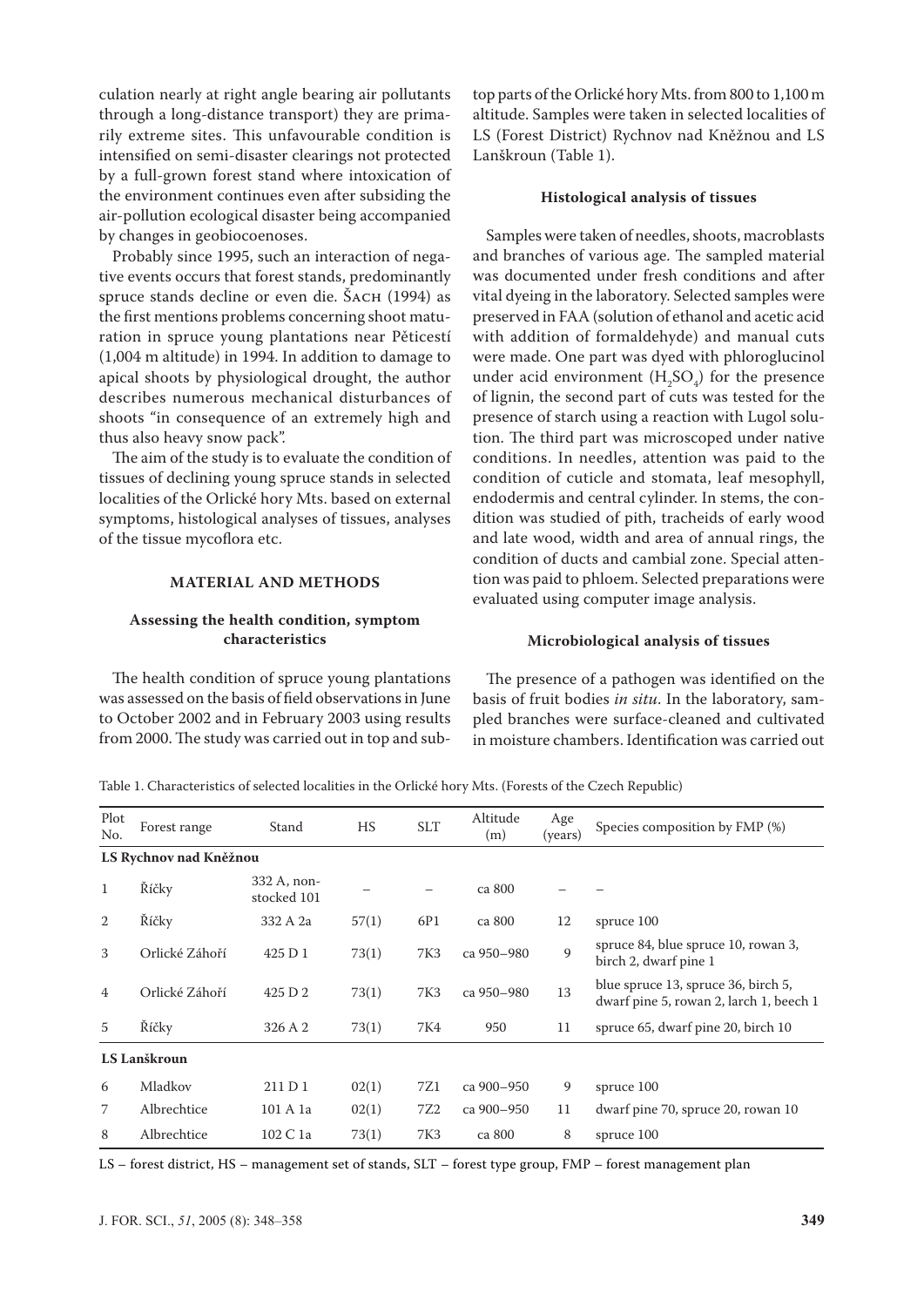according to macroscopic and microscopic features on fruit bodies. Fungi of an endophytic mycoflora were isolated from tissues of green twigs or from the interface of live and dead tissues. Parts of cleaned samples of about 1–3 mm in size were severed and surface-sterilized using alcohol and sodium hypochlorite and rinsed with alcohol. Cultivation was carried out on Petri dishes with a malt extract agar medium (MEA, 3.5% malt concentration). For the purpose of identification, cultivation was also carried out on other types of media, e.g. on potato agar, flake agar etc. Particular species were identified according to the morphology of cultures and microscopic features of fructification organs if they were created in the culture.

#### **RESULTS**

# **Evaluation of the spectrum of symptoms observed in declining species and their identification with the effect of stressors**

Several types of damage with a different symptomatic image were distinguished. It was noted that browning the sapwood part of wood of various intensity was observed in all cases and in some cases even of pith as the manifestation of stress load.

# **Age class 1 and 2** *Picea abies* **(L .) Karst.** *+ Picea pungens* **Engelm.**

- *A. Damage to lower parts of the crown roughly to the height of a snow cover.* Similar damage was also observed in forest nurseries where the snow pack occurred for a long time. In a number of localities, mechanical damage to trees also appeared due to snow. In this type of damage following findings were noted:
	- a) damage to needles and annual shoots in the lower part of the crown accompanied with premature abscission,
	- b) root system deformations,
	- c) irregular occurrence of the fruiting bodies of fungi on dead twigs. *Gremmeniella abietina* or its anamorpha *Brunchorstia pinea* was noted only individually on dead twigs. Mass colonization of tissues was not observed.
- *B. Dieback of spruce trees in the whole crown observed above all at lower locations* (Hanička, Luisino údolí [Luisa valley] etc.) linked with needle fall; spruce trees show generally bud burst in spring. Similar type of damage was also noticed in several localities in the Bohemian-Moravian Upland (LS Náměšť nad Oslavou, LS Tišnov). The

dieback is of focus character being accompanied by needle fall in the whole crown and by the root system flattening and deformations. The occurrence of mites from the group *Oribatei* was also noted, however, their role was unclear. At present, determination is carried out. In Luisino údolí (Luisa valley), spruce spider mite *Oligonychus ununguis* ( Jacobi) was also found. The dieback is most evident in stands of the  $1<sup>st</sup>$  and  $2<sup>nd</sup>$  age classes; in other localities, damage of the same symptoms was observed even in individual trees of a premature age.

*C. Damage to the assimilatory apparatus above the snow cover.* Symptoms are similar as winter transpiration. It is also possible to consider damage due to the coincidence of meteorological effects and short-term air-pollution load including effects of ground ozone. In some localities such as Suchý vrch (Suchý hill), it is possible to note the combination of different types of damage. The most evident is damage to the terminal shoot. It correlates with immaturity of shoots and refers to their incapability to survive the winter period because of the early start of air temperatures below the freezing point, in the course of winter with decreases approaching –20°C. At present, tree species actively separate dead tissues. There is a probable relation to the nitrogen surplus. Individual trees inappropriately respond to the surplus in the course of their elongation of terminal shoots. As for particular symptoms, turning red and needle fall were noticed often connected with leaf spots. Needles were affected roughly above the level of a snow cover and non-lignified shoots died.

#### **Mature stands**

Symptoms of chronic damage were found manifesting (in addition to the reduction of the number of needle year-classes) by the formation of secondary branching. Particularly in wind mantles, it is possible to observe marked symptoms of needle frost desiccation (shoot frost desiccation). The phenomenon was also observed in the vicinity of forest nurseries showing damage to plants. In the wind mantles, marked damage was also noted to ground branches roughly at the lower third of the crown similarly as in case of the decline of trees of the 1<sup>st</sup> and 2<sup>nd</sup> age classes.

#### **Histological study of shoots of young trees**

At higher altitudes (e.g. in the vicinity of Kamenec hill), needles of *Pinus contorta* Dougl. ex Loud. were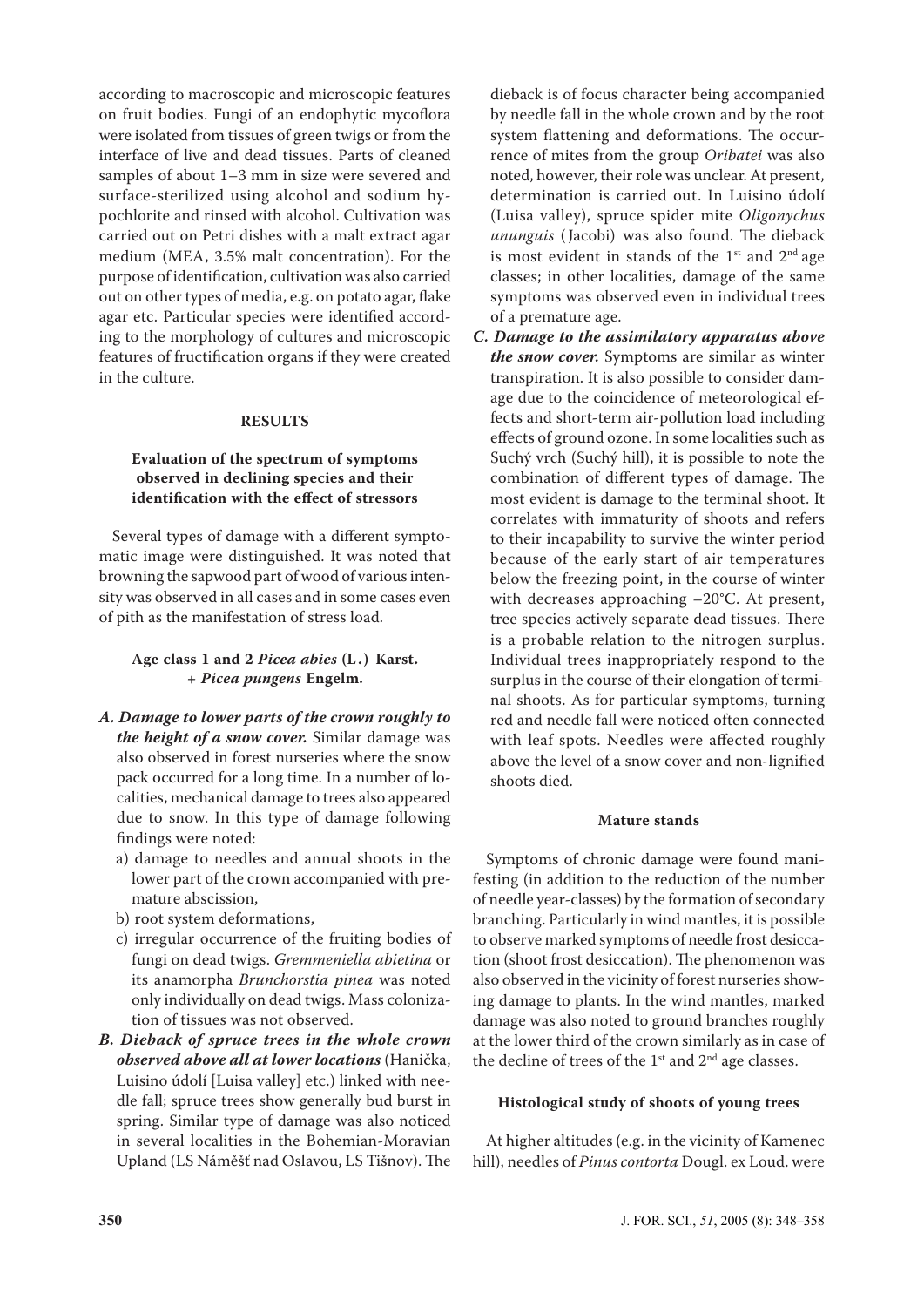evidently damaged by ozone. It referred to a needle year-class differentiated in 2000. In a nearby locality situated below the top of Orel hill, needles of blue spruce were found obviously discoloured after bud mutation caused by the combination of low temperatures and high insolation including UV radiation. Functioning the unfavourable factors occurred in 2002, in a period of the mobilization growth stage of buds. Similarly, the combination of low temperatures and high insolation was documented in the youngest leaves of birch discoloured by anthocyanins. In this case, it referred to the Anenský vrch locality.

Young stands of the Orlické hory Mts. looked rather dramatically in consequence of very frequent reddening the needles and death of stems from the youngest needle year-classes to the dieback of whole tree tops after winter in 2001–2002. Based on histological analyses it has been documented that it concerned effects of frost. In needles damaged by frost, it is possible to see cuticle degradation and becoming peripheral cells brown. Moreover, drying out needles due to frost becomes, collapse of mesophyll and finally total collapse of endodermis (HANISCH, KILZ 1990). Changes in the needle volume in various directions also indicate that the stressor influenced from the outside. On the other hand, needles were also documented which showed still live cells with chloroplasts in their mesophyll, however, with destroyed cuticle (detached from walls of epidermal cells), dead outer cells of the mesophyll and, finally, damaged endodermis. It showed evidence of the fact that such needles could not be functional and died even within the growing season (2002). In another case, although the cuticle as well as the regularity of mesophyll cells were generally well preserved, deformations of the endodermal sheath represented serious damage to needles. It can also refer to the result of an insufficient activity of roots documented in another context (chlorosis).

Based on changes in the stem (of various age) xylem structure it was demonstrated that stressors showing marked effects on the differentiation stage of cells occurred repeatedly. Health stems show functional cambium and xylem and phloem regions differentiated in 2002 (from the beginning of the growing season). On the other hand, some stems were damaged to such an extent in the course of growth in 2002 that cambium finished its activity.

In a three-year lateral stem it was evident that already in the first year of growth, reaction wood occurred. During 2001, xylem differentiation of the stem was repeatedly affected by negative influences. In the following year, i.e. in 2002, it referred to two

successive waves of the occurrence of reaction. It means that favourable conditions for the cambium activity and differentiation of normal early wood tracheids took such a short time that only their two series originated. In another three-year stem of the first order, reaction wood appeared in 2001 when in the first half of the growing season high temperatures obviously occurred in two stages. These temperatures subsequently affected increased formation of resin ducts. Tracheids are of circular shape being even elliptical in radial direction. In corners, schizogenetic intercellular formations originate. At the beginning of the formation of annual rings in 2002, slight frost damage of cambium occurred which was evident in the first tracheids of early wood.

In a seven-year stem, it is possible to point out the dynamics of the effect of unfavourable mountain conditions which reflect in an irregular secondary growth. In the second year of the stem growth (1997) when a very wide annual ring originated (1 mm in width) numerous tangential fissures occurred. These fissures repeat in a less intensive form in the following year 1998, however, high frequency of resin canals indicates that even then conditions were not optimal. In 1999, a rapid decrease in the annual ring width to less than 50% of the previous year occurred. Then follows the narrowest annual ring created in the growing season of 2000 (annual ring width 0.1 mm). In the course of the following growing season (2001), a somewhat wider annual ring occurred but with very poorly developed late wood. The beginning of wood formation in 2002 was quite promising in July.

# **Microbiological analysis of spruce tissues – preliminary conclusions concerning the occurrence of pathogens**

#### *Identification of fungal pathogens in situ*

In 2002, fruit bodies of *Brunchorstia pinea* (Karsten) Höhn. (teleomorph *Gremmeniella abietina* (Lagerb.) Morelet, syn. *Ascocalyx abietina* (Lagerb.) Schläpfer – Bernhard, syn. *Scleroderris lagerbergii* Gremmen) were noted only sporadically on dead twigs. Generally, it referred to fruit bodies from previous years. Even in moisture chambers, mass colonization of spruce tissues by the fungus *Gremmeniella abietina*  was not corroborated. Fruit bodies of *B. pinea* var. *pini* (Karsten) Höhn*.* and *B. pinea* var. *cembrae* Morelet were determined individually. In 2000, *B. pinea* var*. cembrae* Morelet was recorded even on a mass scale; in 2002, this variety was found in Norway spruce only sporadically. In 2002, *B. pinea* var*. cembrae* was found on twigs and needles of *Pinus mugo* L. and *P. contorta*. It is of interest that in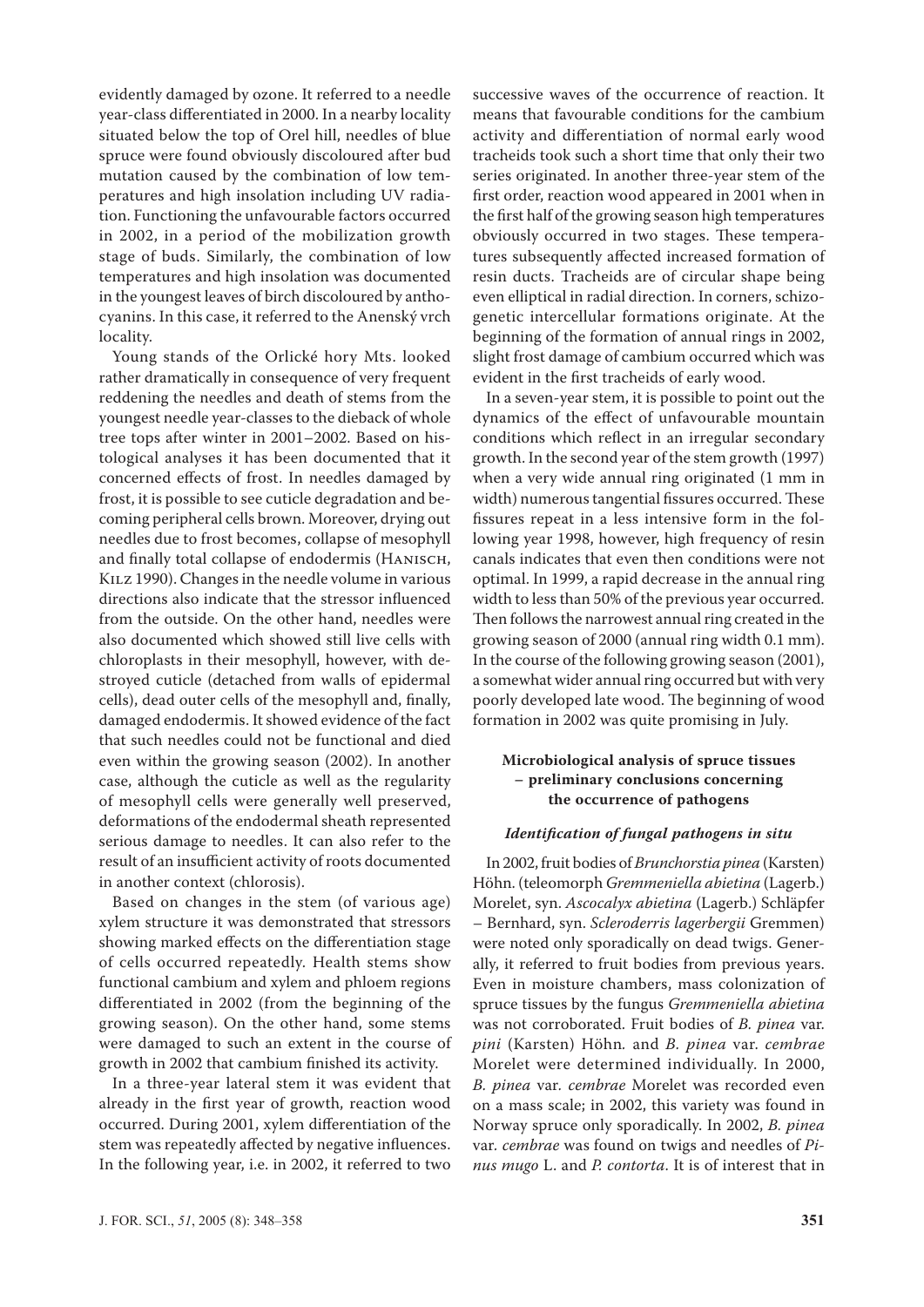2002, fruit bodies of anamorphous *B. pinea* (Karsten) Hohn. taken in the Orlické hory Mts. in 2000 and deposited in the herbarium of the Department of Forest Protection and Game Management, Mendel University of Agriculture and Forestry Brno developed in a moisture chamber.

In larch, also *Lachnellula occidentalis* (Hahn et Ayers) Dharne and similar *L. suecica* (de Bary: Fuckel) Nannf. with typical orbiculate spores were found. In *Picea pungens* Engelm*.* with manifestations of dieback, the causal agent Sirococcus shoot dieback of spruce *Sirococcus strobilinus* Preuss. was found in 2002 similarly as in 2000.

## *Isolation of pathogens*

*Epicococcum nigrum* Link. was the most abundant species. The species is a common component of phyllosphere and dead tissues of plants. It was also frequently found in declining spruce trees from other localities. So far, also other species were determined

Table 2. Survey of examined samples

from samples: *Sordaria* sp., *Fusarium avenaceum*  (Fr.) Sacc., *Fusarium cf. oxysporum, Cladosporium*  sp.*, Phomopsis* sp. In all species mentioned above, it is possible to think about their potential pathogenicity on necrosed tissues. Among cultures not determined so far there is none which would be determined from all samples.

#### *Microbiological analysis of pine tissues*

Together with spruce dieback, damage to pine plantings was also noticed. Samples were taken from *Pinus mugo* L. and *Pinus contorta* Dougl. ex. Loud. As against spruce, fruit bodies of *Brunchorstia pinea*  var*. cembrae* (*Gremmeniella abietina*) were abundantly found in moisture chambers. For the purpose of comparisons, samples were also taken from *Pinus nigra* Arnold at Kunvald in the foothills of the Orlické hory Mts. In addition to needle pathogens *Mycosphaerella pini* E. Rostrup., *Cyclaneusma minus* (Butin) Di Cosmo, Peredo et Minter, *Lophodermium* 

| Habitat                            | Date       | Host           | Brunchorstia pinea var. pini | Brunchorstia pinea var. cembrae | Sirococcus strobilinus | Ерісоссит підтит | Sordaria sp. | Fusarium sp. | Stemphylium sp. | Botrytis cinerea | Trichoderma viride | $\mathit{Cole}$ osporium | Phomopsis sp. (25-35 × 10-12 µm) | Cladosporium sp. |
|------------------------------------|------------|----------------|------------------------------|---------------------------------|------------------------|------------------|--------------|--------------|-----------------|------------------|--------------------|--------------------------|----------------------------------|------------------|
| Anenský vrch                       | 4.6.2002   | Picea abies    | $\boldsymbol{\mathrm{F}}$    |                                 |                        | <b>IS</b>        | IS           | <b>IS</b>    |                 |                  |                    |                          |                                  |                  |
| 425 D 2                            |            | Picea pungens  |                              |                                 | MC                     |                  |              |              |                 |                  |                    |                          |                                  |                  |
| Anenský vrch<br>425 D 2            | 16.10.2002 | Picea abies    |                              |                                 |                        |                  |              |              |                 |                  |                    |                          |                                  |                  |
| Anenský vrch<br>425 D 1            | 16.10.2002 | Picea abies    |                              |                                 |                        | IS               |              |              |                 |                  |                    |                          |                                  |                  |
| Anenský vrch<br>425 C <sub>2</sub> | 16.10.2002 | Picea abies    |                              |                                 |                        |                  |              |              |                 |                  |                    |                          |                                  | IS               |
| Pod Anenským<br>vrchem 327 A 8*    | 16.10.2002 | Picea abies    |                              |                                 |                        | IS               |              |              | <b>IS</b>       |                  | IS                 |                          | <b>MC</b>                        |                  |
| Suchý vrch I                       | 4.6.2002   | Picea abies    | F                            |                                 |                        |                  | IS           |              |                 |                  |                    |                          |                                  |                  |
| Suchý vrch II                      | 4.6.2002   | Picea abies    |                              |                                 |                        |                  |              |              |                 |                  |                    |                          |                                  |                  |
| Zdobnice školka                    | 16.7.2002  | Picea abies    |                              |                                 |                        |                  |              |              |                 | MC               |                    |                          |                                  |                  |
| Luisino údolí                      | 16.10.2002 | Picea abies    | MC                           |                                 |                        |                  |              |              |                 |                  |                    |                          |                                  |                  |
|                                    | 16.10.2002 | Pinus mugo     |                              | MC                              |                        |                  |              |              |                 |                  |                    | F(N)                     |                                  |                  |
| Nad Vápenkou                       |            | Pinus contorta |                              | MC                              |                        |                  |              |              |                 |                  |                    |                          |                                  |                  |
| Deštné                             | 16.10.2002 | Picea abies    |                              |                                 |                        |                  |              |              |                 |                  |                    |                          |                                  |                  |

\*mature sample tree, F – fructification observed in field, IS – isolation on MEA, MC – fructification in a moisture chamber, (N) on needles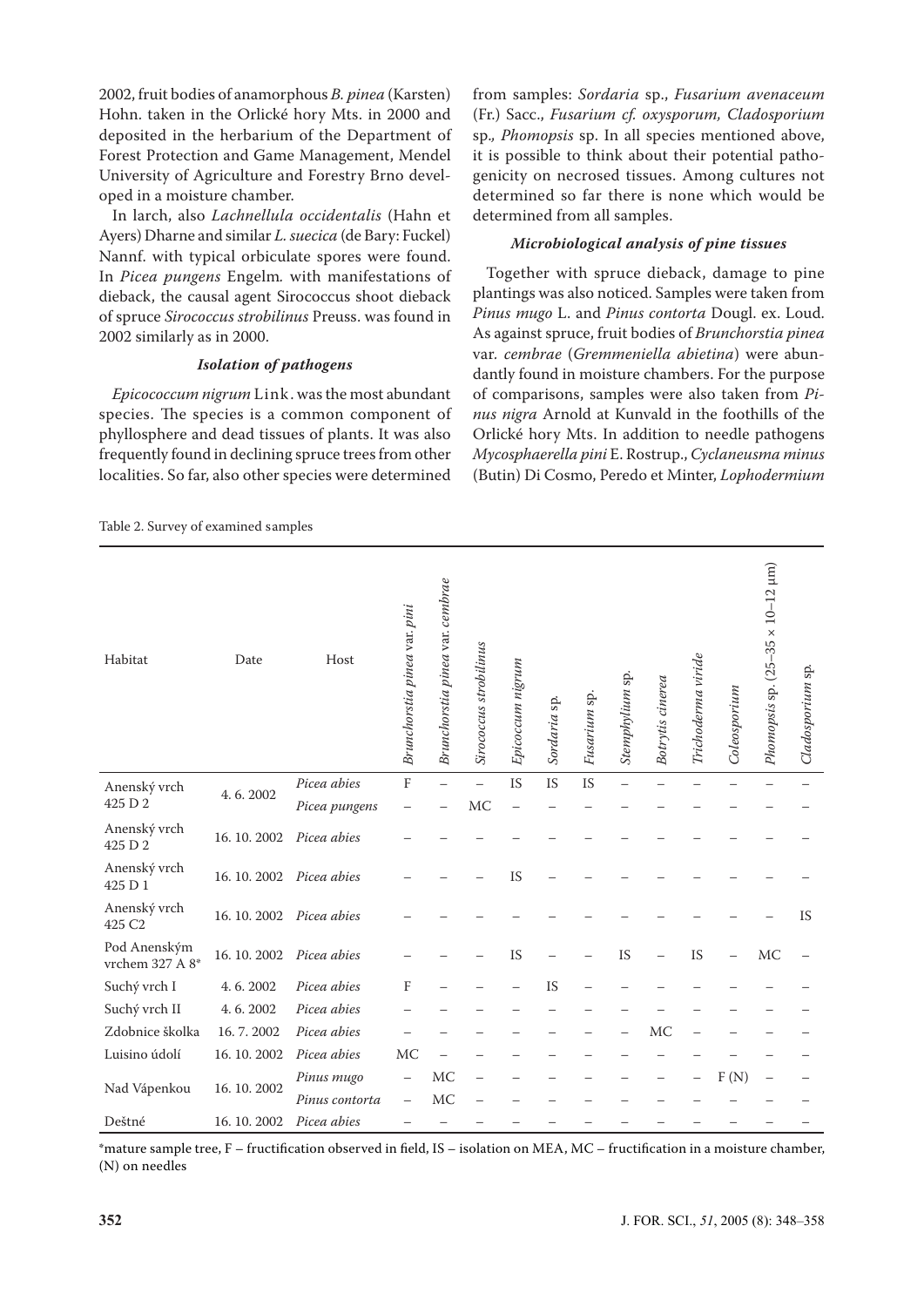*seditiosum* Minter, Staley et Millar also *Brunchorstia pinea* var*. pini* (Karsten) Höhn. was observed on dying twigs and needles.

#### *Survey of examined samples (Table 2)*

Except as otherwise provided for, it refers to stands aged 1–20 years. VK – moisture chamber.

## **Results of evaluating air conditions and the course of weather**

#### *Sulphur and nitrogen depositions in 1994–2000*

Nitrogen depositions in the open area showed decreasing trends from 1994 to 1997 both in the ammoniac form and the nitrate form (from 25.59 to 16.34 kg/ha/year). In 1998, a rapid increase in nitrogen depositions occurred particularly due to the marked increase of NO<sub>2</sub> to 29.78 kg/ha/year. In following two years, the deposition gradually decreased reaching a comparable value with a minimum in 1997 (16.51 kg/ha/year).

Dynamics of the atmospheric deposition of nitrogen under the spruce stand showed a decrease from 1994 to 1997 (from 57.28 to 49.70 kg/ha/year) which was followed by a marked increase in 1998 particularly due to the increase in NO<sub>3</sub> fallout, viz. 69.97 kg/ha/year. In spite of a negligible decrease in 1999, the fallout increased again to the highest value of 81.66 kg/ha/year in 2000.

As for sulphur in the open area, there was an evident permanent decrease from 32 kg/ha/year in 1994 to 13.2 kg/ha/year in 2000.

Under the stand, the situation was markedly different. A decrease occurred from 82.24 kg/ha/year in 1994 to a value of about 50 kg/ha/year in 1997. Then a rapid increase occurred to 91.30 kg/ha/year in 1998.

#### *Evaluation of the impact of climatic extremes in winter 2001/2002*

In the course of November 2001, in the first half decrease in temperatures occurred from +4°C to –10.5°C within two days besides a marked fluctuation during a day under increased radiation. The phenomenon repeated in the last decade when temperatures ranged between –10°C and +1°C accompanied again by increased radiation.

In December, temperatures were constantly below the freezing point but in three terms, the temperature amounted to –17 to –20°C. Solar radiation was of a very low level and soil temperatures gradually decreased. Nearly within two January decades, night temperatures ranged between –5 and –13°C while daily temperatures reached for several times +5°C which represented daily amplitudes as many as 18°C. At the end of the month up to mid-February, increase in temperatures occurred when daily temperatures reached values of about +7°C and night temperatures occasionally decreased below the freezing point. In mid-February, very unfavourable rapid temperature fluctuations between positive and negative values during daily intervals repeated again and positive values were accompanied with high solar radiation. A last temperature reaching –15°C occurred on 22 February.

March was also unbalanced as for temperatures and positive and negative values fluctuated from –7 to +12°C. At the end of March and at the beginning of April, a rapid increase in daily temperatures occurred reaching maximum values of +15 to +18°C whereas night temperatures decreased again below the freezing point. Obviously, it referred to the radiation type of weather because during the day, intensity of solar radiation exceeded 900 W/m2 .

In April, it is possible to find three waves of unfavourable temperature fluctuations about dates 10, 19 and 28 when values of daily temperatures ranged from +5 to +10°C and night temperatures decreased below the freezing point up to  $-5^{\circ}$ C.

#### **DISCUSSION**

High NO<sub>x</sub> nitrogen inputs (ŠACH et al. 1999) and unfavourable development of climate particularly the occurrence of extremely dry and rainy periods including temperature extremes appear to be the risk factor of spruce decline in the Orlické hory Mts. It results in decreased lignification, immaturity of tissues before the winter period and increased susceptibility of damaged tissues to parasitic organisms and, together with the potassium deficiency, it results in low resistance during cold periods of the year when with the incidence of first frosts in autumn, a chronic process of the destruction of annual increments begins. In mountain conditions, climatic stressors manifest themselves by high photorespiration and low photosynthetic gain when photosynthates for root systems are missing. High insolation and ozone concentration are manifested by the stress on cell antioxidants, i.e. photooxidation of pigments. In consequence of high photorespiration, there is a low photosynthetic gain when photosynthates for root systems are missing. Temperature fluctuations together with wind and solar radiation under conditions of frozen soil or oxygen deficit (hypoxia) during spring snow thawing result in high transpiration requirements under insufficient activity of roots in combination with the slow water transport and predisposition for damage to membranes in cells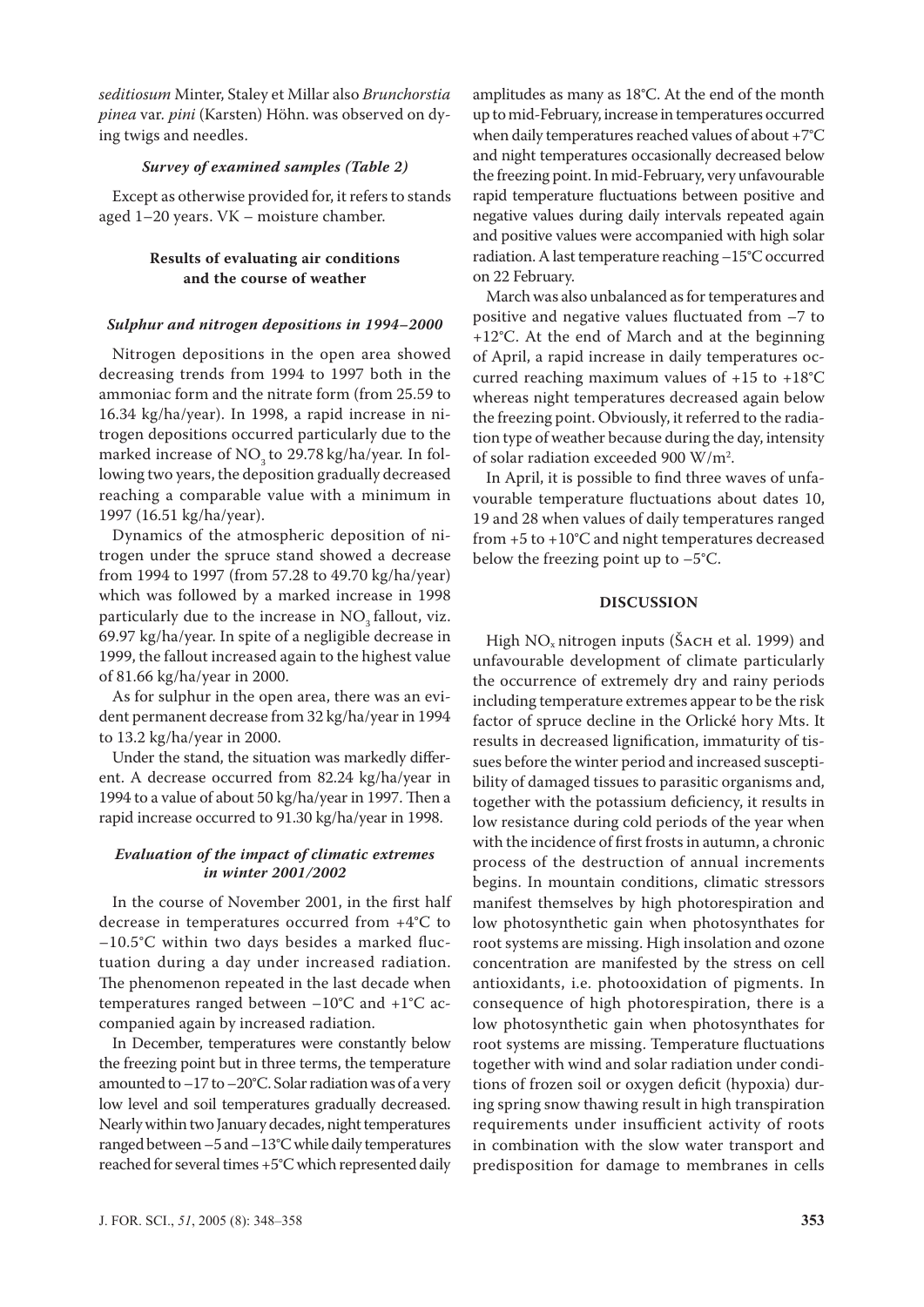of the youngest needle year-classes, particularly in trees occurring in the virginal stage of ontogenesis. It results in the loss of turgor, negative pressure in tissues, air imbibition and death of cells connected with lignin oxidation.

A marked phenomenon of the whole region are deformations of the root system of spruce as a result of impaired parameters of the environment in combination with using unsuitable planting stock and technologies of planting. In this context, it is necessary to mention disturbed mycorrhizal conditions.

Annual shoots are secondarily colonized by fungal pathogens of the Brunchorstia dieback of conifers type as the result of damage to tissues by predisposition stressors. In some localities, activities were also noticed of sucking insect and mites and successive necroses of tissues connected with mycoses (*Fusarium* spp. div., *Cytospora* spp., *Nectria* spp.).

Synergetically unfavourable effects of stressors on spruce young-growth stands is not mitigated or even eliminated by the presence of a parent stand. In some localities, it is even intensified by a top phenomenon and orography of the mountain. Resulting effects consist in acute damage to spruce.

#### **Formation of reaction wood**

Virtually in all localities, the creation of reaction wood in an abnormal frequency was observed as one of unspecific responses to an increased stress load. Reaction wood makes possible growth and turgor movements (e.g. of branches, stems etc.) and also changes hydraulic architecture of trees and branches. This type of tracheids can be created under any influence releasing ethylene. For example, it is terrain slope, solifluction, short-term drought, hypoxia, insect attack, parasitic fungi, high and low temperatures, wind etc. Hypoxia occurs in soil under increased groundwater table or long-term snow melting when roots suffer from  $\mathrm{O}_2$  deficit; in the above-ground part of plants, conditions of oxygen deficit occur under high, melting and freezing snow cover or glazed frost on branches. The high frequency of the occurrence of reaction wood reflects effects of these natural negative factors. Based on other our studies conducted in numerous localities, the occurrence of reaction wood in spruce increased which could be generally attributed to climatically unbalanced last ten or twenty years.

## **Role of** *Gremmeniella abietina* **and other fungi of endophytic mycoflora**

The causal agent of Brunchorstia dieback of conifers *Gremmeniella abietina* is considered as a faculta-

tive parasite which follows dieback of some conifers, especially pines (SIEPMANN 1975; SIEPMANN et al. 1975) and also spruces (BARKLUND, ROWE 1981). Thus, the infection requires that the trees are susceptible.

Wind-borne ascospores or splash-dispersed conidia infect the bud or shoot scales from May to September. The fungus penetrates the host during autumn and winter above all (LANG, SCHÜTT 1974; SIEPMANN 1976). Infection is also possible through wounds in the stem and branches (ROLL-HANSEN 1964) and the infection may happen through needle epidermis (SKILLING, KROGH 1970).

*Gremmeniella abietina* is suggested to have at least three continentally disjuncted physiological races (DORWORTH, KRYWIENCZYK 1975; MORELET 1980a). In the Orlické Mts., too varieties were determined of its imperfect stage *Brunchorstia pinea*. While the *B. pinea* var. *cembrae* occurs chiefly in mountains areas, the *B. pinea* var*. pinea* occurs at lower elevations principally on *Pinus nigra, P. mugo* and was described from *Pinus sylvestris* as well (MORELET 1980b).

*Gremmeniella abietina* is generally considered as an important pathogenic agent in case of spruce dieback in the Orlické hory Mts., however, not a main cause of the dieback (SOUKUP, PEŠKOVÁ 2000; NÁROVEC 2001, 2002). *G. abietina* is not the only factor responsible for the existing condition. It is a case of the secondary colonization of dead tissues under conditions favourable for the fungus development.

According to other observations the function of non biotic predisposition factors were noted. The effect of temperature and humidity is often connected with the winter hardiness and the lignification processes of tissues, which in turn affect the susceptibility to frost damage. Frost damage has been considered to be the primary cause of the differences in resistance to *Gremmeniella*, although after a severe frost damage no fungal infection is necessarily needed to kill the trees (POMERLEAU 1971).

Based on analyses carried out in 1970–1986, UOTILA (1988) mentions that the greatest damage under participation of *G. abietina* followed after a period when the growing season was characterized by the low sum of temperatures, high precipitation, low insolation and the occurrence of frost days during the growing season, i.e. factors participating in tissue damage.

Edaphic factors often work together with climatic conditions. In several cases, the disease incidence has been greater on fine-textured soils, which formerly may have been spruce stands. On such sites, the roots may suffer from anaerobic conditions.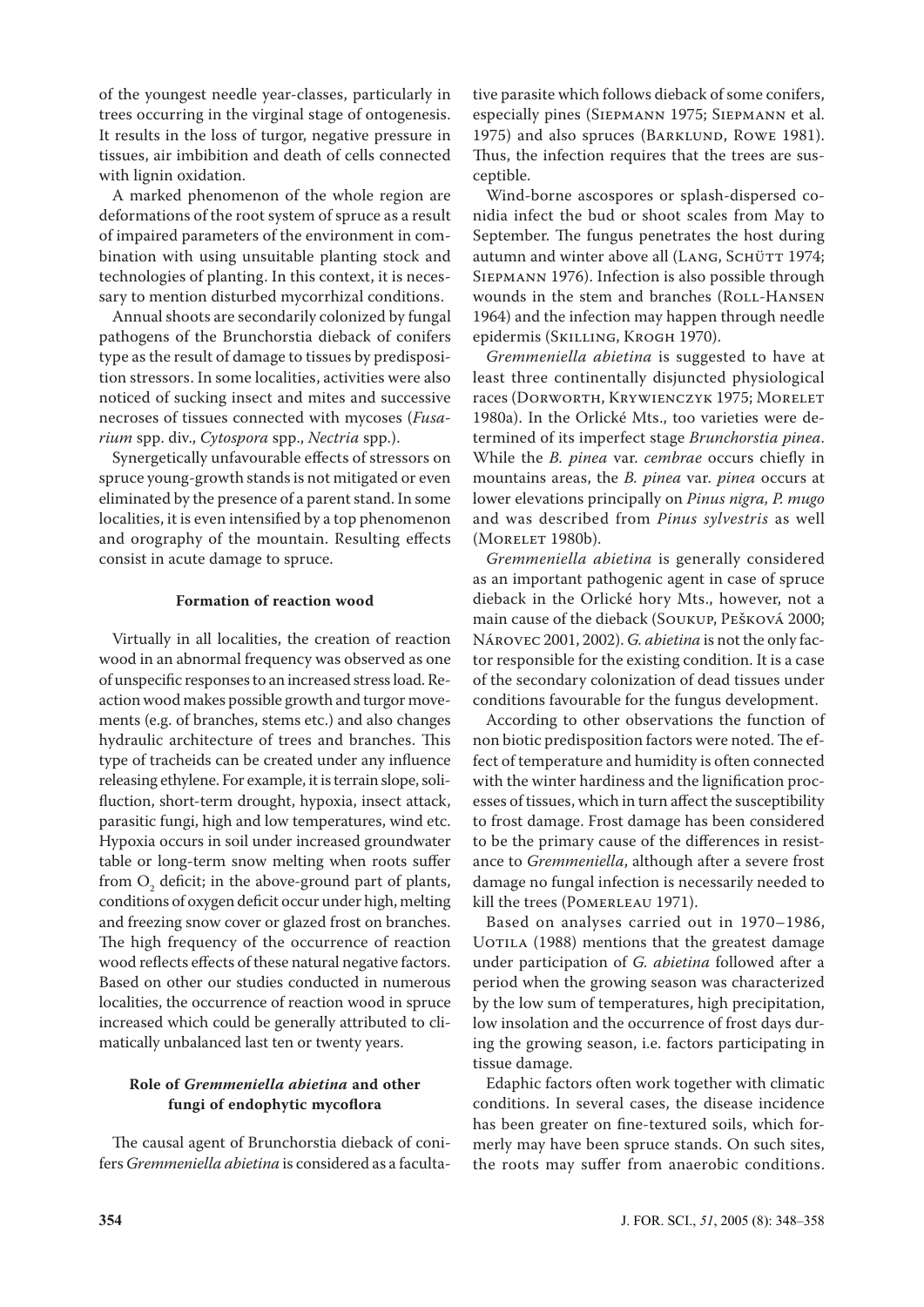Disease is sometimes more severe in topographic depressions. In such places, the trees are more often damaged by frosts. Moreover, the spores may recirculate, thus intensifying the amount of inoculum (DORWORTH 1972). Sometimes the disease has been found to be more frequent on higher levels above the sea (ROLL-HANSEN 1972; ROLL-HANSEN and ROLL-HANSEN 1973). This might be due to the extreme climatic conditions plus the harmful effects of the snow cover (SENN 1999).

The development of infection is supported by the occurrence of sucking insect on annual shoots of *G. abietina* (VIRTANEN et al. 1997).

In case of spruce dieback in the Orlické hory Mts., it is possible to note that no biotic agent has been proved which would be present in all damaged spruce trees. From the viewpoint of fungal mycoflora it refers to rather secondary organisms which spread on predisposed tissues. The finding is also based on repeated finds (2000, 2002) of the fungus *Sirococcus strobilinus* in *Picea pungens* where the same symptoms of dieback occur as in *Picea excelsa*.

The occurrence of fungi within tissues can under certain conditions of the host weakening work as a mortality factor. Fungi inside tissues can cause their embolism, perforation of conductive elements, phloem necrosis etc.

Screening for the presence of the fungus in tissues by means of PCR methods would be the definite reply to a question of the importance of *G. abietina* (HAMELIN et al. 2000). Application of PCR (polymerase chain reaction) methods would markedly accelerate determination and make possible safe determination of the presence of phytopathogenic fungi in green tissues.

#### **Effects of drought and nitrogen surplus**

The significance of dry periods which are an important element affecting forest stands in the Orlické hory Mts. points out ČERNOHOUS (2000). According to the author, a danger for young stands consists in the decrease of moisture during May and June. Plantings, particularly container-grown plants do not show sufficiently developed root system and, therefore, they cannot reach lower layers of the soil profile for soil moisture. Combinations of water deficit and high nitrogen depositions (smaller extent of root systems) can be another cause of weakening and poor health condition of spruce young plantations.

Atmospheric depositions are commented by ŠACH et al. (1999) as follows: "High depositions of N in the Orlické hory Mts are above all caused by high depositions of  $\text{NO}_3$  which markedly increased in 1998.

Nitrogen depositions exceed a critical value for Norway spruce on an open area (according to German sources 11 kg ha/year) on average 2-times (in 1998, however, nearly 3-times), under a mature spruce stand even 5-times (in 1998, however, more than 6-times). " Further, the authors mention: "Particularly in intensively growing young spruce trees, cells enlarged in consequence of luxuriant nitrogen require sufficient amounts of water. However, water is often missing in the Orlické hory Mts. at the present time and the state described results in the spruce tissue damage." The species affected are excited to create disproportionate and low-quality increments characterized by incomplete lignification and decrease allocation of photosynthates to root systems.

#### **CONCLUSION**

Histological and meteorological analyses showed that dieback of spruce after winter 2001/2002 was primarily a results of the impact of frost which occurred from autumn to spring in several waves interrupted by warming. In combination with hypoxia (both in soil and under snow cover), with high evaporation requirements of the atmosphere under conditions of reduced transpiration flux and in combination with immaturity of the late summer part of wood within annual rings of 2001, damage to whole shoots occurred. In needles, there is the cuticle degradation and getting brown peripheral cells which indicates that the stressor worked from the outside. Further, local collapse of mesophyll occurs when changes in the needle volume are different in various directions corresponding to the gradual contraction under the loss of water. Drying up due to frost appeared to be the cause of turning red to getting brown of needles. In another case, deformations of an endoderm sheath were found under generally well preserved cuticle and regularity of mesophyll cells. It referred to damage to needles through the effect of an internal factor obviously related to the insufficient activity of roots. Damage to certain needle year-classes by ozone and changes in the structure of the stem xylem (of various age) showed to stress situations which occurred repeatedly in the course of growing seasons. The character of changes corresponded to the increased availability of nitrogen and, on the other hand, to the production of ethylene; these factors affected cells in the period of their volume and differentiation growth stage. According to histological findings, trees were systematically weakened within annual cycles, viz. both during the growing season and the quiescent period. A direct evidence on the  $SO_2$  fallout did not succeed, i.e. gypsum crystals occurred neither on the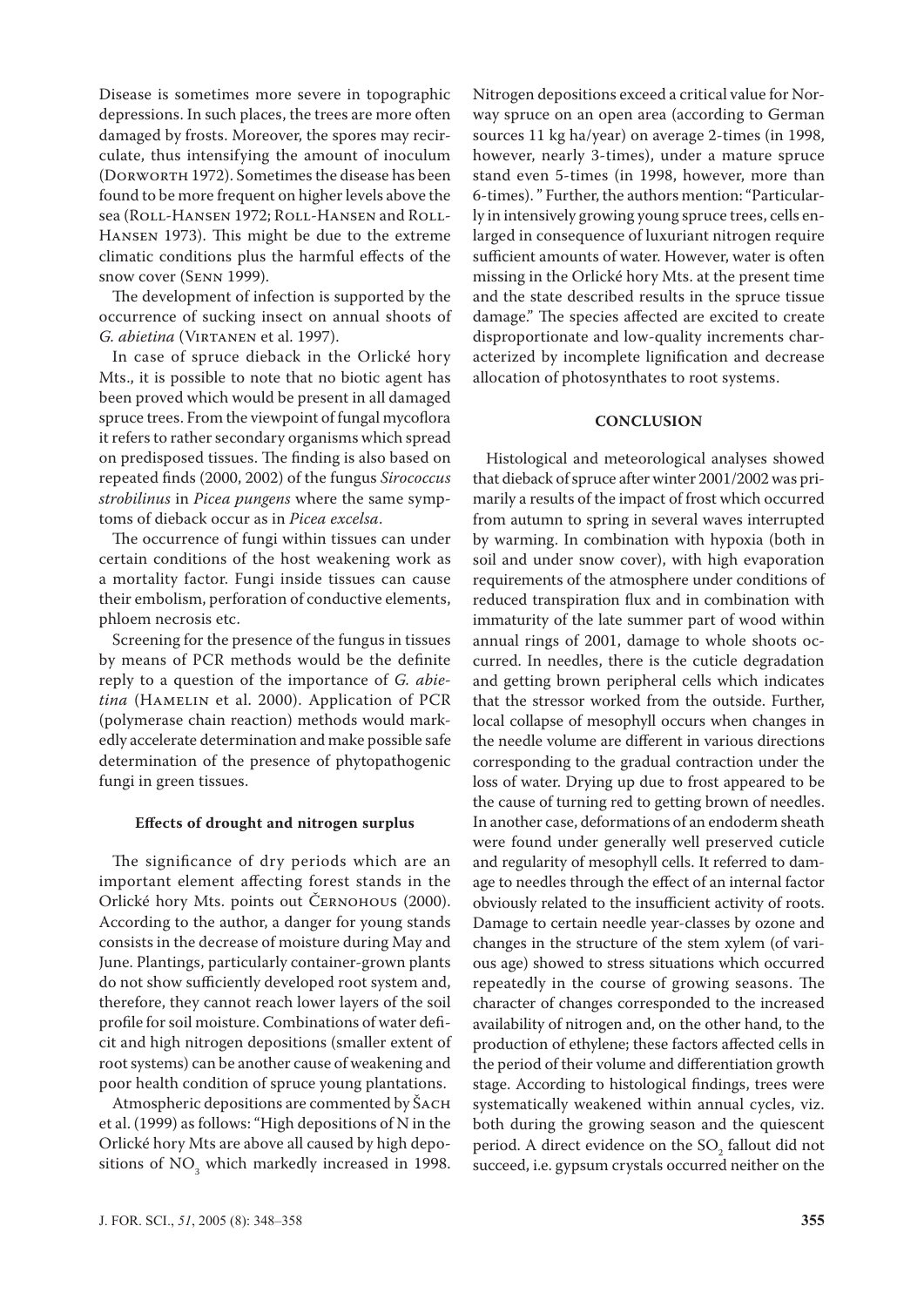needle surface nor in the vicinity of epistomatal cavities. Russet colouring of needles was definitely caused by "freezing-out" and obviously corresponded with the unfavourable development of weather in spring 2002 which affected the whole region. Damage to tissues is followed by the secondary colonization of tissues with fungal pathogens which can manifest themselves as mortality factors but not as the only causal agents of dieback. Under certain conditions, fungi of the *Gremmeniella abietina* type can colonize necrotized tissues on a mass scale similarly as after winter 2000. In winter 2001/2002, the concurrence of circumstances occurred which resulted in spruce damage. However, mass colonization caused by the fungus *G. abietina* did not happen. The secondary role of the fungus is also supported by the find of the fungus *Sirococcus strobilinus* on *Picea pungens* with absolutely identical symptoms of damage. Examinations demonstrated, however, the occurrence of the fungus *G. abietina* in affected stands. *G. abietina* was identified in plantings of *Pinus mugo* Turra and *P*. *contorta* Dougl. ex Loud. Similarly, the occurrence of some other microscopic species such as *Stemphylium* sp*., Epicoccum nigrum, Cladosporium* etc*.* is a response to damage and subsequent necrosis of tissues.

Possibilities of improving the health condition and general stability of young stands in the Orlické hory Mts. are provided only by the change in the stand environment (even if under a long time horizon). It is possible to suppose that species which will survive unfavourable impacts will easily overcome chronic stress with the increasing age creating a vital capacity to surmount it. The transformation of existing stands to stands differentiated from the aspect of species, age and space has to be carried out cautiously taking into account site conditions using species which proved resistance in mountain conditions, proper genetic origin being suitably grown and planted. The increased proportion of broadleaves will ensure biological soil reclamation and improving the soil environment.

#### **Ac k n o w l e d g e m e n t s**

Authors of the paper are grateful to workers of the Research Institute of Forestry and Game Management – Research Station Opočno, State Enterprise Forests of the Czech Republic and the Administration of Kolowrat Forests for specimens and data.

#### **R e f e r e n c e s**

BARKLUND P., 1989. Occurrence of and interaction between *Gremmeniella abietina* and endophytic fungi in two conifers. [Ph.D. Thesis.] Uppsala, Swedish University of Agricultural Sciences: 61–69.

- BARKLUND P., ROWE J., 1981. *Gremmeniella abietina* (*Scleroderris lagerbergii*), a primary parasite in a Norway spruce die-back. European Journal of Forest Pathology, *11*: 97–108.
- ČERNOHOUS V., 2000. Suché periody v Orlických horách během vegetačního období a jejich potenciální vliv na ujímavost, odrůstání a zdravotní stav smrkových kultur. In: SLODIČÁK M. (ed.), Lesnické hospodaření v imisní oblasti Orlických hor. Opočno, VÚLHM – VS Opočno: 25–29.
- DORWORTH C.E., 1972. Epidemiology of *Scleroderris lagerbergii* in central Ontario. Canadian Journal of Botany, *50*: 751–756.
- DORWORTH C.E., KRYWIENCZYK J., 1975. Comparisons among isolates of *Gremmeniella abietina* by means of growth rate, conidia measurement, and immunogenic. Canadian Journal of Botany, *53*: 2506–2525.
- HAMELIN R.C., BOURASSA.M., RAIL J., DUSABENYA-GASANI M., JACOBI V., LAFLAMME G., 2000. PCR detection of *Gremmeniella abietina*, the causal agent of scleroderris canker of pine. Mycological Research, *104*: 527–532.
- HANISCH B., KILZ E., 1990. Monitoring of forest damage*.* Stuttgart, Verlag Eugen Ulmer: 334.
- JANKOVSKÝ L., 2002. Nové projevy chřadnutí smrku ve středohorách. Zprávy lesnického výzkumu, *47*: 95–96.
- JANKOVSKÝ L., CUDLÍN P., ČERMÁK P., MORAVEC I., 2004. The prediction of development of secondary Norway spruce stands under the impact of climatic change in the Drahany Highlands (the Czech Republic). Ekológia (Bratislava), *23*, Supplement 2/2004: 101–112.
- JANOUŠ D., 2002. Změny klimatu a globální oteplování. Lesnická práce, *81*: 12–14.
- KLÍMA J., 2002. Orlické hory 2002. Lesnická práce, *81*: 490–492.
- LANG K.J., SCHÜTT P., 1974. Anatomische Untersuchungen zur Infektionsbiologie von *Scleroderris lagerbergii* Gr. (*Brunchorstia pinea* (Karst.) von Höhn). European Journal of Forest Pathology, *4*: 166–174.
- MORELET M., 1980a. Brunchorstia disease I. Systematic position and nomenclature of the pathogen. European Journal of Forest Pathology, *10*: 268–277.
- MORELET M., 1980b. Brunchorstia disease. 2. Distribution in France. European Journal of Forest Pathology, *10*: 354–359.
- NÁROVEC V., 2001. K nálezu houby *Ascocalyx abietina* (Lagerb.) Schläpfer-Bernhard v Orlických horách. Lesnická práce, *80*: 268–270.
- NÁROVEC V., 2002. Houba *Ascocalyx abietina* (Lagerb*.*) Schläpfer – Bernhard v dotazech a odpovědích. Lesnická práce, *81*: 324–325.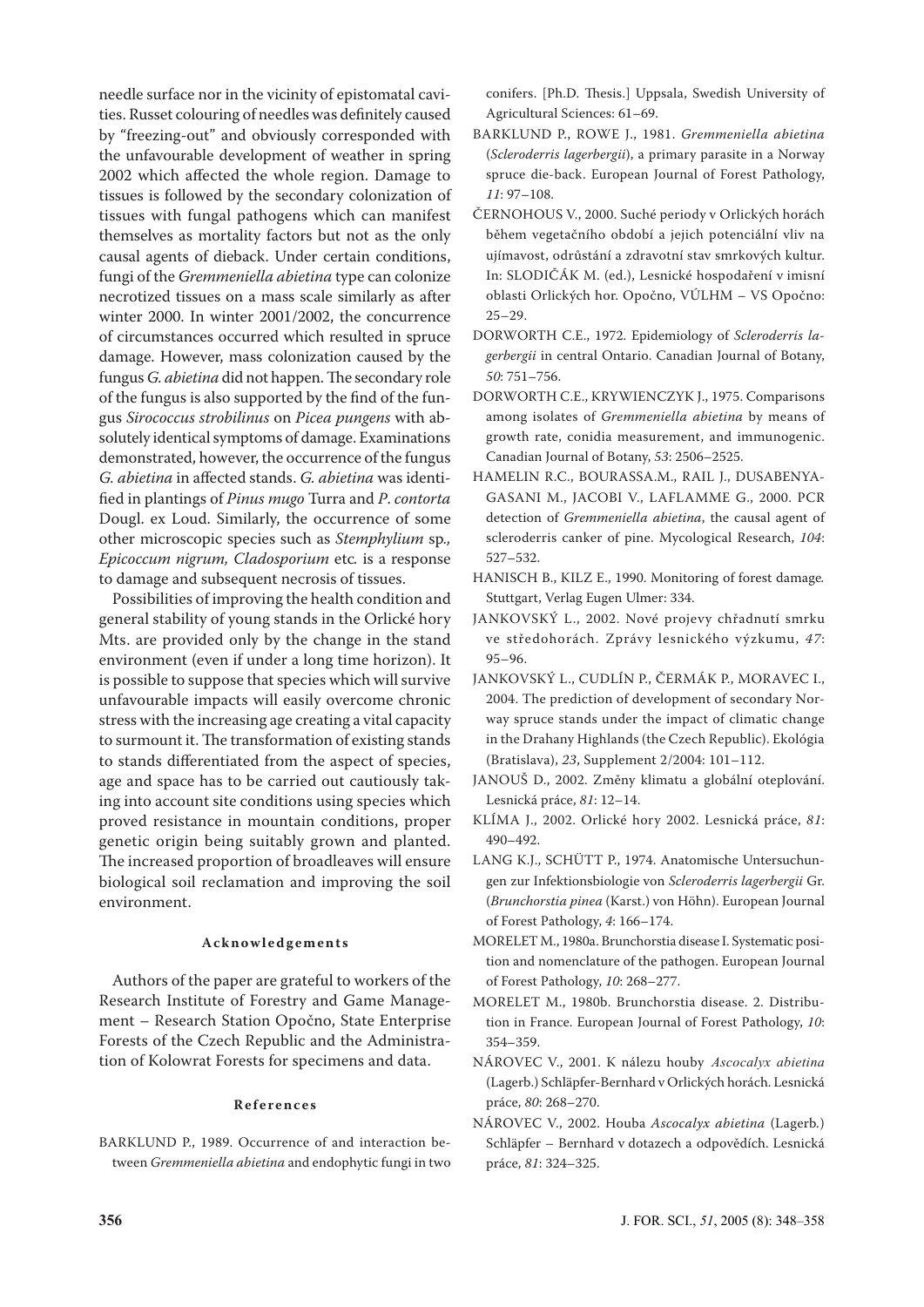POMERLEAU R., 1971. Considerations on the cause of conifer damage in plantations attributed to the *Scleroderris* cancer. European Journal of Forest Pathology, *1*: 114–122.

ROLL-HANSEN F., 1964. *Scleroderris lagerbergii* Gremmen (*Crumenula abietina* Lagerb.) and girdling of *Pinus sylvestris* L. Meddelelser Norske Skogsførsaksvesen, *19*: 153–175.

ROLL-HANSEN F., 1972. *Scleroderris lagerbergii*: Resistance and differences in attack between pine species and provenances. European Journal of Forest Pathology, *2*: 26–39.

- ROLL-HANSEN F., ROLL-HANSEN H., 1973. *Scleroderris lagerbergii* in Norway hosts, distribution, perfect and imperfect state, and mode of attack. Meddelelser Norske Skogsførsaksvesen, *30*: 443–459.
- SENN J., 1999. Tree mortality caused by *Gremmeniella abietina* in a subalpine afforestation in the central Alps and its relationship with duration of snow cover. European Journal of Forest Pathology, *29*: 65–74.
- SIEPMANN R., 1975. *Scleroderris lagerbergii* a weak parasite in healthy *Pinus nigra* stands. European Journal of Forest Pathology, *5*: 137–142.
- SIEPMANN R., LANG K.J., SCHONHAR S., 1975. Distribution of dieback in *Pinus nigra* caused by *Scleroderris lagerbergii* in the Federal Republic of Germany. European Journal of Forest Pathology, *5*: 185–189.
- SIEPMANN R., 1976. Ein Beitrag zur Infektionsbiologie des durch *Scleroderris lagerbergii* verursachten Schwarz-

kieferntriebsterbens. European Journal of Forest Pathology, *6*: 103–109.

- SKILLING D.D., KROGH N.K., 1970. Infection of *Pinus resinosa* tissue fluorescent-labelled spores of *Scleroderris*. Phytopathology, *59*: 1050.
- SOLHEIM H., 1986. Dieback of spruce. Norsk Skogbruk, *32*: 12–13.

SOUKUP F., PEŠKOVÁ V., 2000. Napadení poškozených smrků v Orlických horách houbou *Ascocalyx abietina* (Lagerb.) Schläpfer – Bernhard*.* Lesnická práce, *79*: 472–474.

- ŠACH F., 1994. Vyjádření ke stavu smrkových kultur v oblasti Pěticestí na základě pochůzky konané 5. srpna 1994. [Poradenská zpráva pro SKL Rychnov nad Kněžnou.] VÚLHM, VS Opočno: 1.
- ŠACH F., FOTTOVÁ D., BALCAR V., ČERNOHOUS V., KACÁLEK D., NÁROVEC V., 1999. Mohou imise škodit v Orlických horách? Lesnická práce, *78*: 452–455.
- UOTILA A., 1988. The effect of climatic factors on the occurrence of scleroderris canker. Folia Forestalia, *721*: 1–23.
- VIRTANEN T., RANTA H., NEUVONEN S., 1997. Shootfeeding aphids promote development of *Gremmeniella abietina*, the fungal pathogen causing scleroderris canker disease in conifers. Journal of Phytopathology, *145*: 245–251.

Received for publication March 25, 2005 Accepted after corrections April 24, 2005

# **Fytopatologické a histologické aspekty chřadnutí smrku v Orlických horách**

# **M. ČERMÁK, M. MARTINKOVÁ, D. PALOVČÍKOVÁ, L. JANKOVSKÝ**

# *Lesnická a dřevařská fakulta, Mendelova zemědělská a lesnická univerzita v Brně, Brno, Česká republika*

**ABSTRAKT**: Hodnotili jsme stav pletiv chřadnoucích mladých smrčin na vybraných lokalitách Orlických hor. Jedná se o porosty ve vrcholových partiích, které byly postiženy imisně ekologickou kalamitou v minulém století. Bylo rozlišeno několik typů poškození s odlišným symptomatickým obrazem. Rizikovým faktorem chřadnutí smrku v Orlických horách je vysoký vstup dusíku NO<sub>v</sub>. Za jednu z hlavních příčin v komplexu faktorů je možné označit nevyrovnaný průběh meteorologických prvků během roku a disbalanci minerální výživy. Důsledkem je snížená lignifikace, nevyzrálost pletiv před zimním obdobím, zvýšená vnímavost poškozených pletiv vůči parazitickým organismům. Bylo identifikováno několik potenciálně patogenních druhů mikromycet, které mohou být považovány za významný patogenní agens v případě chřadnutí smrku v Orlických horách, nikoli však za hlavní příčinu.

**Klíčová slova**: chřadnutí smrku; *Gremmeniella abietina*; *Ascocalyx abietina*; *Sirococcus strobilinus*; NOx

První reference o chřadnutí smrku v Orlických horách přinášejí ŠACH et al. (1999). Upozorňují na vysoké hodnoty fluoru, chloru a především prudký vzestup depozic dusíku, především NO<sub>3</sub> a ozonu, které v oblasti působí vedle přetrvávající zátěže oxidy síry. Na možný výskyt houby *Gremmeniella*